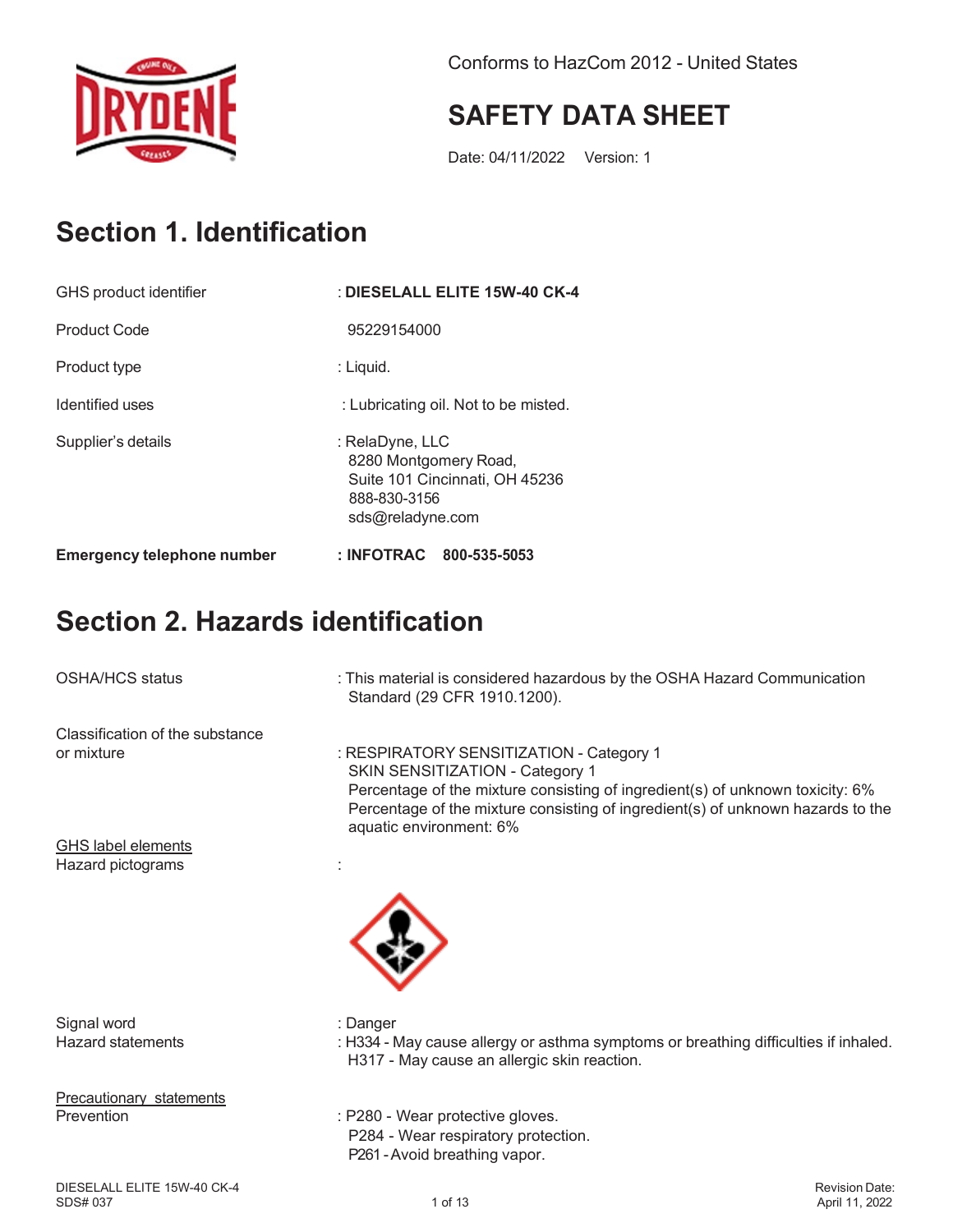|                                  | P272 - Contaminated work clothing should not be allowed out of the<br>workplace.                                                                                                                                                                                                                                                                                                                                                                                                                                    |
|----------------------------------|---------------------------------------------------------------------------------------------------------------------------------------------------------------------------------------------------------------------------------------------------------------------------------------------------------------------------------------------------------------------------------------------------------------------------------------------------------------------------------------------------------------------|
| Response                         | : P304+P340 - IF INHALED: If breathing is difficult, remove victim to fresh air<br>and keep at rest in a position comfortable for breathing.                                                                                                                                                                                                                                                                                                                                                                        |
|                                  | P342+P316 - If experiencing respiratory symptoms: Call a POISON CENTER<br>or physician.                                                                                                                                                                                                                                                                                                                                                                                                                             |
|                                  | P302+P352 - IF ON SKIN: Wash with plenty of soap and water. Wash<br>contaminated clothing before reuse.                                                                                                                                                                                                                                                                                                                                                                                                             |
|                                  | P333+P313, P321 - If skin irritation or rash occurs: Wash with plenty of soap<br>and water. Remove contaminated clothing and shoes. Wash contaminated<br>clothing thoroughly with water before removing it, or wear gloves. Continue to<br>rinse for at least 20 minutes. Get medical attention. In the event of any<br>complaints or symptoms, avoid further exposure. Wash clothing before reuse.<br>Clean shoes thoroughly before reuse.<br>P362+P364 - Take off contaminated clothing and wash it before reuse. |
| Storage                          | : Not applicable.                                                                                                                                                                                                                                                                                                                                                                                                                                                                                                   |
| Disposal                         | : Dispose of contents and container in accordance with all local, regional,<br>national and international regulations.                                                                                                                                                                                                                                                                                                                                                                                              |
| Hazards not otherwise classified | : None known.                                                                                                                                                                                                                                                                                                                                                                                                                                                                                                       |

### **Section 3. Composition/information on ingredients**

| Substance/mixture                                          | : Mixture                        |
|------------------------------------------------------------|----------------------------------|
| Other means of identification                              | ∴Not available.                  |
| CAS number/other identifiers<br>CAS number<br>Product code | : Not applicable.<br>95229154000 |

#### United States

| Ingredient name | $\%$                          | CAS number |
|-----------------|-------------------------------|------------|
| Diphenylamine   | 0.1<br>-                      | 122-39-4   |
| Ethylenediamine | $\cap$ 1<br>-<br>$\cdot$ v. . | 107-15-3   |

Any concentration shown as a range is to protect confidentiality or is due to batch variation. There are no additional ingredients present which, within the current knowledge of the supplier and in the concentrations applicable, are classified as hazardous to health or the environment and hence require reporting in this section.

Occupational exposure limits, if available, are listed in Section 8.

### **Section 4. First aid measures**

Description of necessary first aid measures

Eye contact **induced in the Contract intervellent in the UP** is lmmediately flush eyes with plenty of water, occasionally lifting the upper and lower eyelids. Check for and remove any contact lenses. Continue to rinse for at least 20 minutes. Get medical attention if irritation occurs.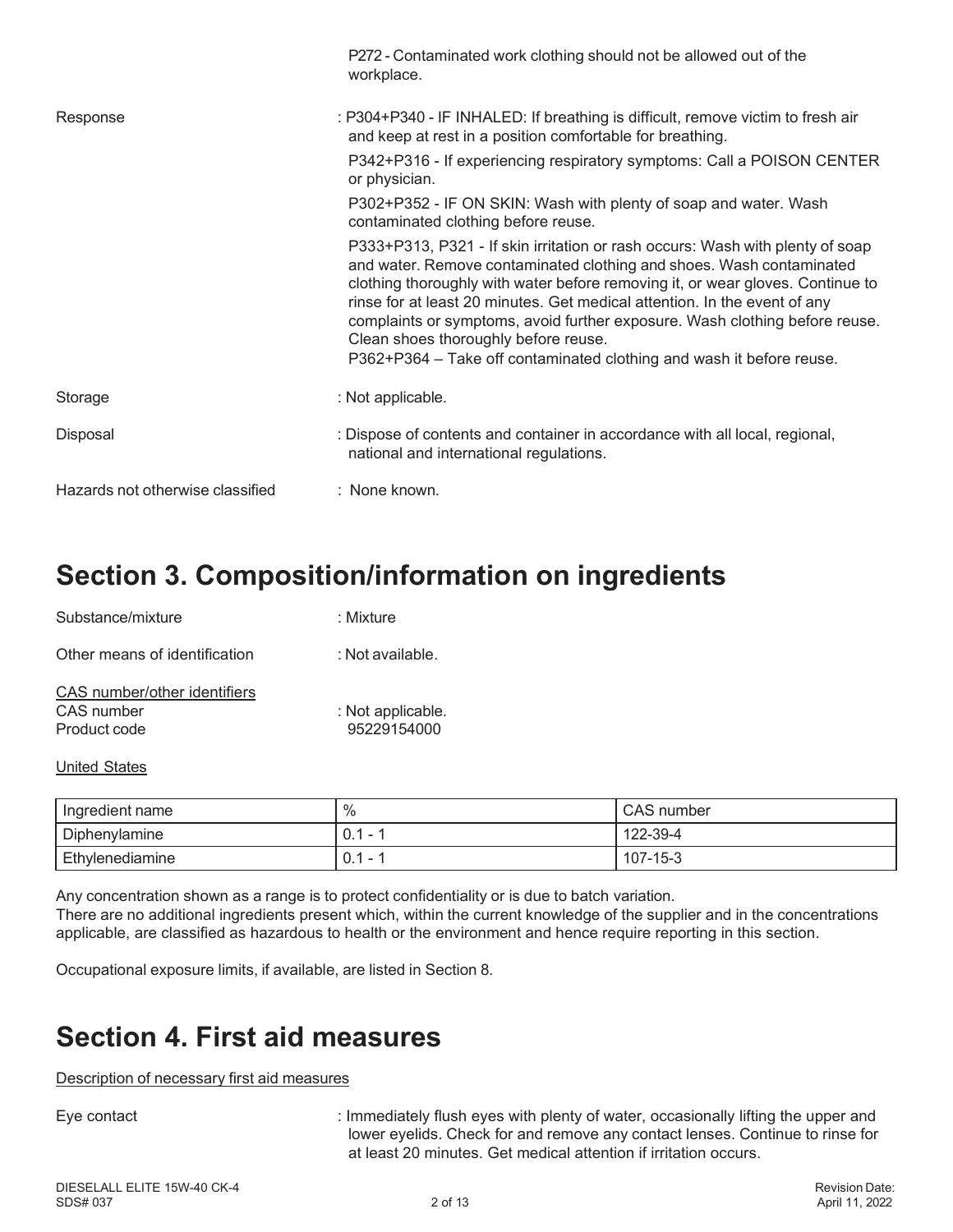Inhalation : Remove victim to fresh air and keep at rest in a position comfortable for breathing. If it is suspected that fumes are still present, the rescuer should wear an appropriate mask or self-contained breathing apparatus. If not breathing, if breathing is irregular or if respiratory arrest occurs, provide artificial respiration or oxygen by trained personnel. It may be dangerous to the person providing aid to give mouth-to-mouth resuscitation.

> Get medical attention. If necessary, call a poison center or physician. If uncon scious, place in recovery position and get medical attention immediately. Maintain an open airway.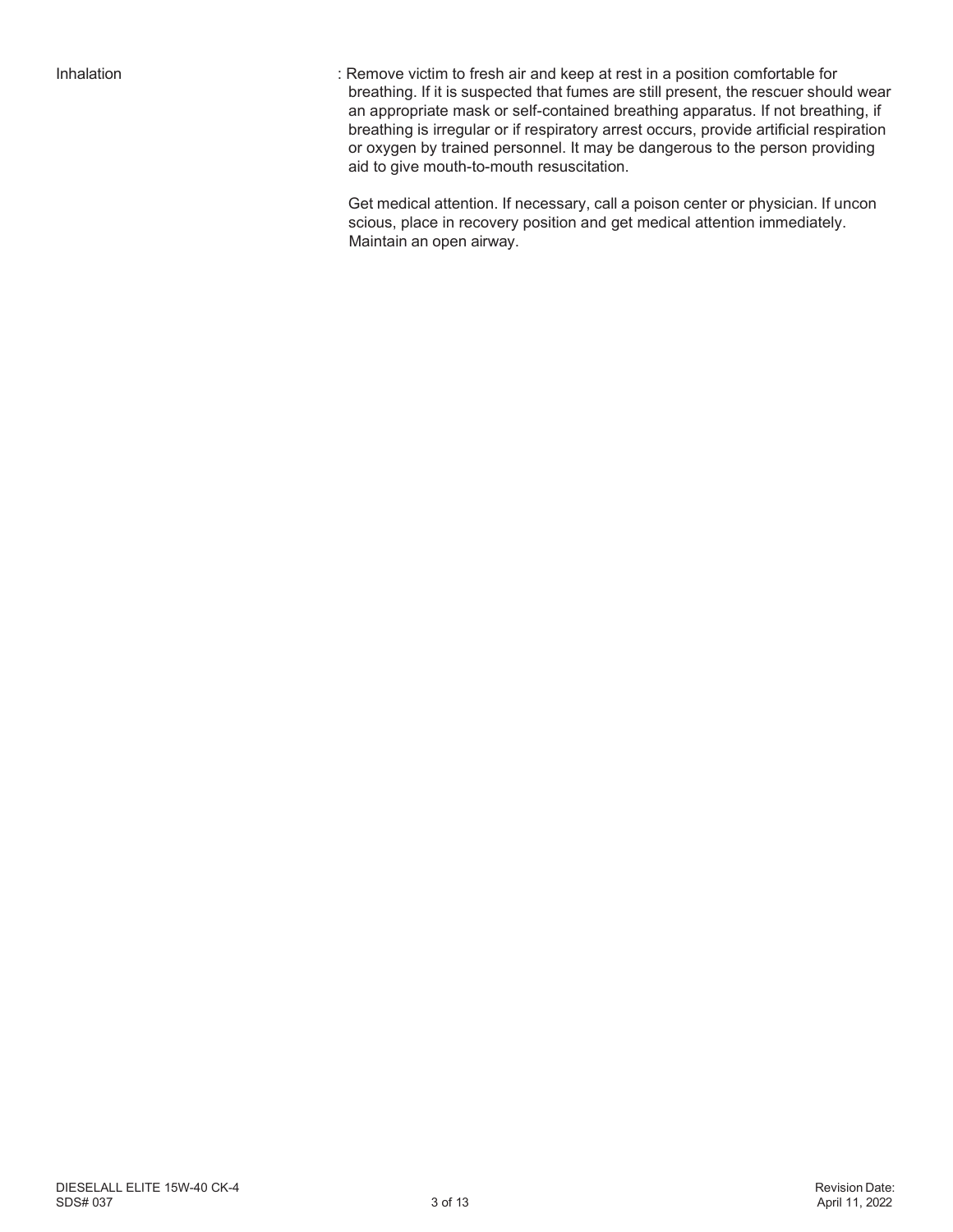| Skin contact                                                                         | : Wash with plenty of soap and water. Remove contaminated clothing and<br>shoes. Wash contaminated clothing thoroughly with water before removing it, or<br>wear gloves. Continue to rinse for at least 20 minutes. Get medical attention.<br>In the event of any complaints or symptoms, avoid further exposure. Wash<br>clothing before reuse. Clean shoes thoroughly before reuse.                                                        |  |  |
|--------------------------------------------------------------------------------------|----------------------------------------------------------------------------------------------------------------------------------------------------------------------------------------------------------------------------------------------------------------------------------------------------------------------------------------------------------------------------------------------------------------------------------------------|--|--|
| Ingestion                                                                            | : Wash out mouth with water. If material has been swallowed and the exposed<br>person is conscious, give small quantities of water to drink. Stop if the exposed<br>person feels sick as vomiting may be dangerous. Do not induce vomiting<br>unless directed to do so by medical personnel. Never give anything by mouth to<br>an unconscious person. Get medical attention if symptoms occur.                                              |  |  |
| Most important symptoms/effects, acute and delayed<br>Potential acute health effects |                                                                                                                                                                                                                                                                                                                                                                                                                                              |  |  |
| Eye contact                                                                          | : No known significant effects or critical hazards.                                                                                                                                                                                                                                                                                                                                                                                          |  |  |
| Inhalation                                                                           | : May cause allergy or asthma symptoms or breathing difficulties if inhaled.                                                                                                                                                                                                                                                                                                                                                                 |  |  |
| Skin contact                                                                         | : May cause an allergic skin reaction.                                                                                                                                                                                                                                                                                                                                                                                                       |  |  |
| Ingestion                                                                            | : No known significant effects or critical hazards.                                                                                                                                                                                                                                                                                                                                                                                          |  |  |
| Over-exposure signs/symptoms                                                         |                                                                                                                                                                                                                                                                                                                                                                                                                                              |  |  |
| Eye contact                                                                          | : No known significant effects or critical hazards.                                                                                                                                                                                                                                                                                                                                                                                          |  |  |
| Inhalation                                                                           | : Adverse symptoms may include the following: wheezing and breathing<br>difficulties. Asthma                                                                                                                                                                                                                                                                                                                                                 |  |  |
| Skin contact                                                                         | : Adverse symptoms may include the following: irritation, redness                                                                                                                                                                                                                                                                                                                                                                            |  |  |
| Ingestion                                                                            | : No known significant effects or critical hazards                                                                                                                                                                                                                                                                                                                                                                                           |  |  |
| Indication of immediate medical attention and special treatment needed, if necessary |                                                                                                                                                                                                                                                                                                                                                                                                                                              |  |  |
| Notes to physician                                                                   | : Treat symptomatically. Contact poison treatment specialist immediately if large<br>quantities have been ingested or inhaled.                                                                                                                                                                                                                                                                                                               |  |  |
| Specific treatments<br>Protection of first-aiders                                    | : No specific treatment.<br>: No action shall be taken involving any personal risk or without suitable training.<br>If it is suspected that fumes are still present, the rescuer should wear an ap<br>propriate mask or self-contained breathing apparatus. It may be dangerous to<br>the person providing aid to give mouth-to-mouth resuscitation. Wash<br>contaminated clothing thoroughly with water before removing it, or wear gloves. |  |  |

See toxicological information (Section 11)

### **Section 5. Fire-fighting measures**

# Extinguishing media Suitable extinguishing media : Use an extinguishing agent suitable for the surrounding fire. Unsuitable extinguishing media : None known.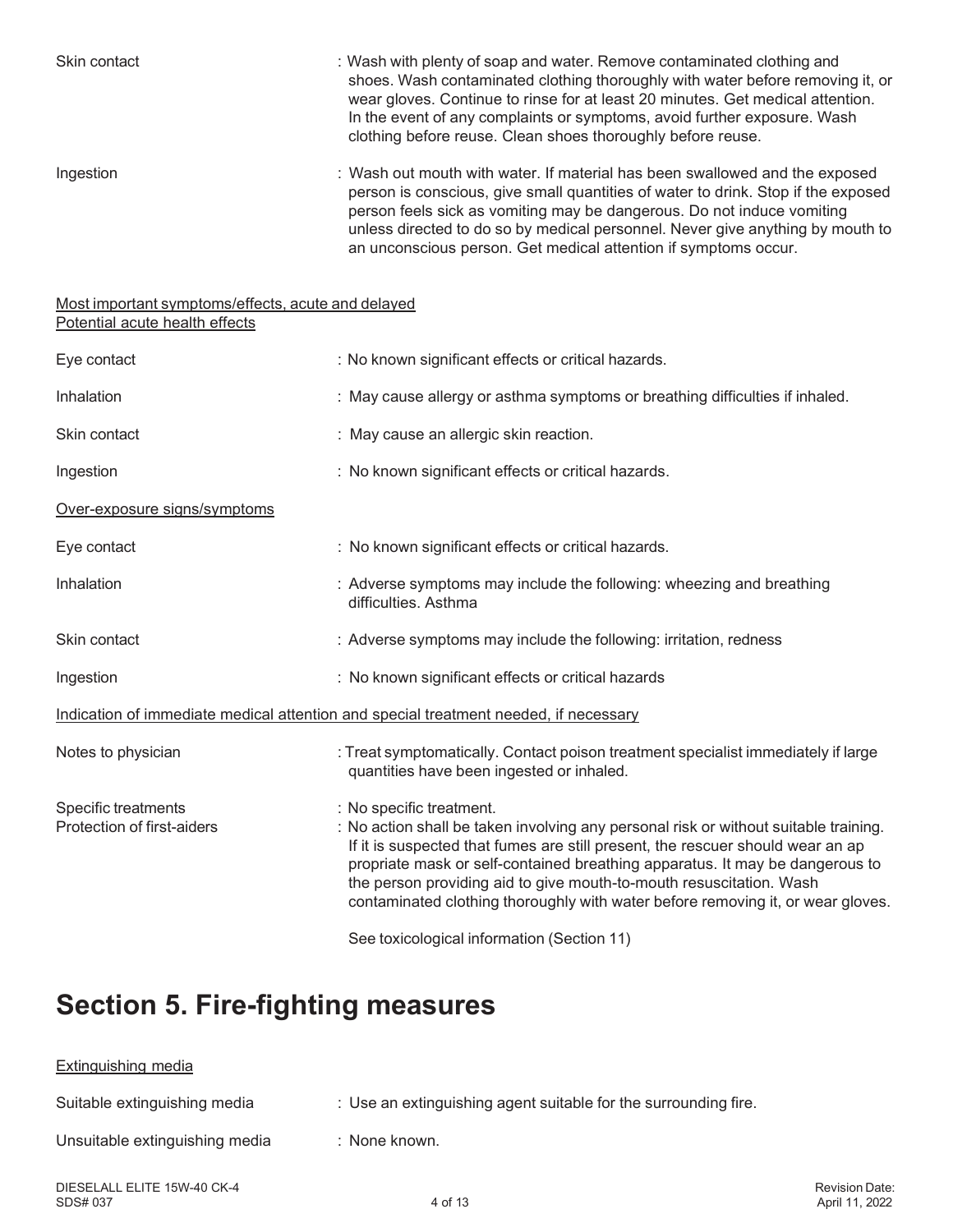| Specific hazards arising from<br>the chemical     | : No specific fire or explosion hazard.                                                                                                                                     |
|---------------------------------------------------|-----------------------------------------------------------------------------------------------------------------------------------------------------------------------------|
| Hazardous thermal decomposition<br>products       | : No specific data.                                                                                                                                                         |
| Special protective actions for<br>fire-fighters   | : No special protection is required.                                                                                                                                        |
| Special protective equipment for<br>fire-fighters | : Fire-fighters should wear appropriate protective equipment and self-contained<br>breathing apparatus (SCBA) with a full face-piece operated in positive pressure<br>mode. |

### **Section 6. Accidental release measures**

Personal precautions, protective equipment and emergency procedures

| For non-emergency personnel                           | : Keep unnecessary and unprotected personnel from entering. Do not touch or<br>walk through spilled material. Avoid breathing vapor or mist. Provide adequate<br>ventilation. Wear appropriate respirator when ventilation is inadequate. Put on<br>appropriate personal protective equipment. |
|-------------------------------------------------------|------------------------------------------------------------------------------------------------------------------------------------------------------------------------------------------------------------------------------------------------------------------------------------------------|
| For emergency responders                              | : If specialized clothing is required to deal with the spillage, take note of any<br>information in Section 8 on suitable and unsuitable materials. See also the<br>information in "For non- emergency personnel".                                                                             |
| Environmental precautions                             | : Avoid dispersal of spilled material and runoff and contact with soil, waterways,<br>drains and sewers. Inform the relevant authorities if the product has caused<br>environmental pollution (sewers, waterways, soil or air).                                                                |
| Methods and materials for containment and cleaning up |                                                                                                                                                                                                                                                                                                |
| Snill                                                 | $\cdot$ Stop leak if without risk Move containers from spill area. Approach release                                                                                                                                                                                                            |

Spill : Stop leak if without risk. Move containers from spill area. Approach release from upwind. Prevent entry into sewers, water courses, basements or confined areas. Wash spillages into an effluent treatment plant or proceed as follows. Contain and collect spillage with non-combustible, absorbent material e.g. sand, earth, vermiculite or diatomaceous earth and place in container for disposal according to local regulations (see Section 13). Dispose via a licensed waste disposal contractor. Contaminated absorbent material may pose the same hazard as the spilled product. Note: see

Section 1 for emergency contact information and Section 13 for waste disposal.

### **Section 7. Handling and storage**

#### Precautions for safe handling

Protective measures : Put on appropriate personal protective equipment (see Section 8). Persons with a history of skin sensitization problems or asthma, allergies or chronic or recurrent respiratory disease should not be employed in any process in which this product is used. Do not get in eyes or on skin or clothing. Do not ingest.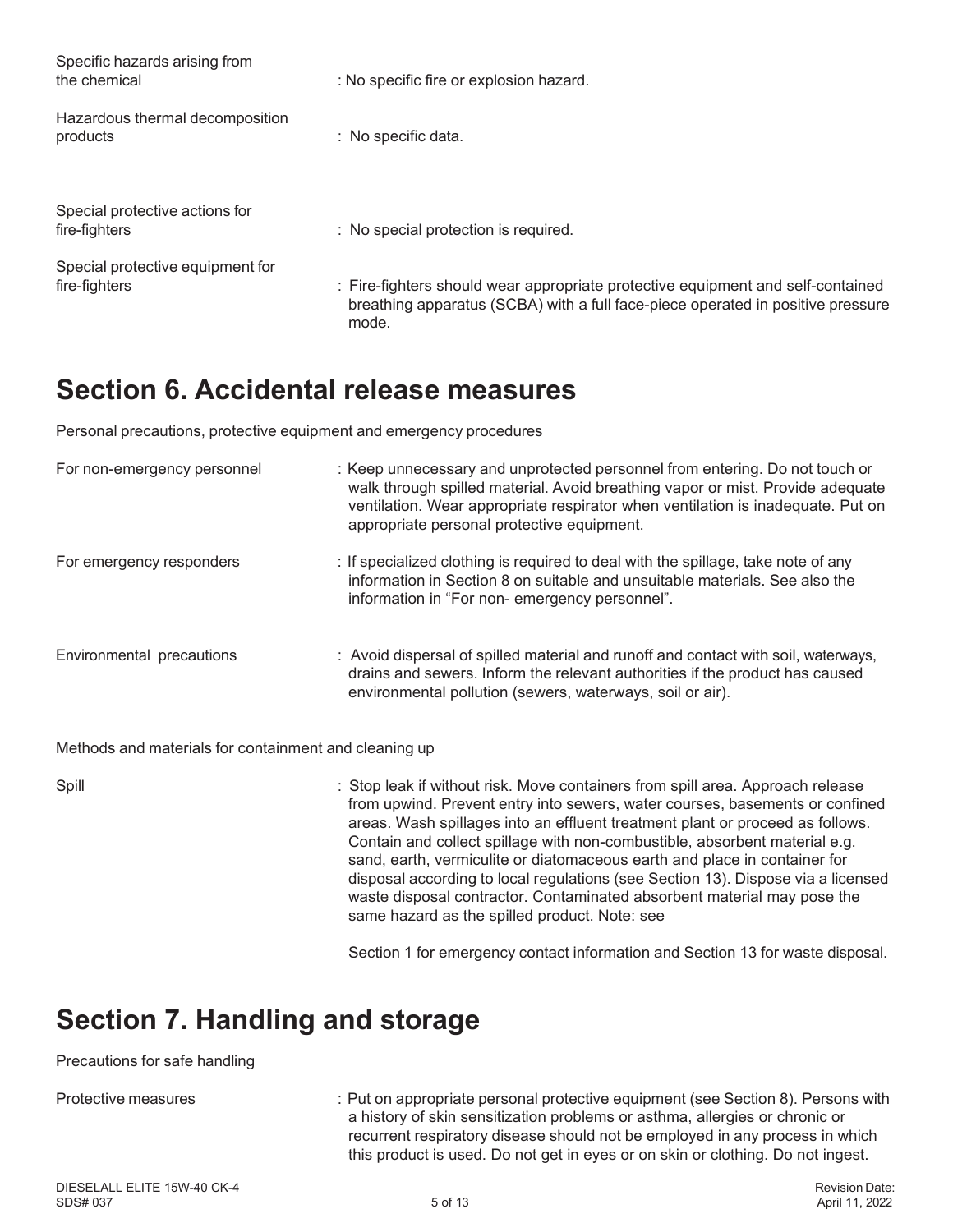|                                        | Avoid breathing vapor or mist. Use only with adequate ventilation. Wear ap<br>propriate respirator when ventilation is inadequate. Keep in the original con<br>tainer or an approved alternative made from a compatible material, kept tightly<br>closed when not in use. Empty containers retain product residue and can be<br>hazardous. Avoid contact with used product. Do not reuse container.                                                                                                              |
|----------------------------------------|------------------------------------------------------------------------------------------------------------------------------------------------------------------------------------------------------------------------------------------------------------------------------------------------------------------------------------------------------------------------------------------------------------------------------------------------------------------------------------------------------------------|
| Advice on general occupational         |                                                                                                                                                                                                                                                                                                                                                                                                                                                                                                                  |
| hygiene                                | : Eating, drinking and smoking should be prohibited in areas where this material<br>is handled, stored and processed. Workers should wash hands and face before<br>eating, drinking and smoking. Remove contaminated clothing and protective<br>equipment before entering eating areas. See also Section 8 for additional<br>information on hygiene measures.                                                                                                                                                    |
| Conditions for safe storage, including |                                                                                                                                                                                                                                                                                                                                                                                                                                                                                                                  |
| any incompatibilities                  | : Store in accordance with local regulations. Store in original container protected<br>from direct sunlight in a dry, cool and well-ventilated area, away from<br>incompatible materials (see Section 10) and food and drink. Keep<br>container tightly closed and sealed until ready for use. Containers that have<br>been opened must be carefully resealed and kept upright to prevent leakage.<br>Do not store in unlabeled containers. Use appropriate containment to avoid<br>environmental contamination. |

### **Section 8. Exposure controls/personal protection**

### Control parameters

Occupational exposure limits

| Ingredient name | <b>Exposure limits</b>                                                                                                                                                                                                                                                                   |
|-----------------|------------------------------------------------------------------------------------------------------------------------------------------------------------------------------------------------------------------------------------------------------------------------------------------|
| Diphenylamine   | ACGIH TLV (United States, 6/2013).<br>TWA: $10 \text{ mg/m}^3$ 8 hours.<br>NIOSH REL (United States, 4/2013).<br>TWA: 10 mg/m <sup>3</sup> 10 hours.<br>OSHA PEL 1989 (United States, 3/1989).<br>TWA: 10 ppm 8 hours.                                                                   |
| Ethylenediamine | ACGIH TLV (United States, 6/2013). Absorbed through skin.<br>TWA: 10 ppm 8 hours.<br>NIOSH REL (United States, 4/2013).<br>TWA: $25 \text{ mg/m}^3$ 10 hours.<br>TWA: 10 ppm 10 hours.<br>OSHA PEL (United States, 2/2013).<br>TWA: $25 \text{ mg/m}^3$ 8 hours.<br>TWA: 10 ppm 8 hours. |

Under conditions which may generate mists, the following exposure limits are recommended: ACGIH TLV TWA: 5 mg/m $^3$  ; STEL: 10 mg/m $^3$ .

| Appropriate engineering controls        | : Use only with adequate ventilation. If user operations generate dust, fumes,<br>gas, vapor or mist, use process enclosures, local exhaust ventilation or other<br>engineering controls to keep worker exposure to airborne contaminants below<br>any recommended or statutory limits. |                                  |
|-----------------------------------------|-----------------------------------------------------------------------------------------------------------------------------------------------------------------------------------------------------------------------------------------------------------------------------------------|----------------------------------|
| Environmental exposure controls         | : Emissions from ventilation or work process equipment should be checked to<br>ensure they comply with the requirements of environmental protection<br>legislation.                                                                                                                     |                                  |
| DIESELALL ELITE 15W-40 CK-4<br>SDS# 037 | 6 of 13                                                                                                                                                                                                                                                                                 | Revision Date:<br>April 11, 2022 |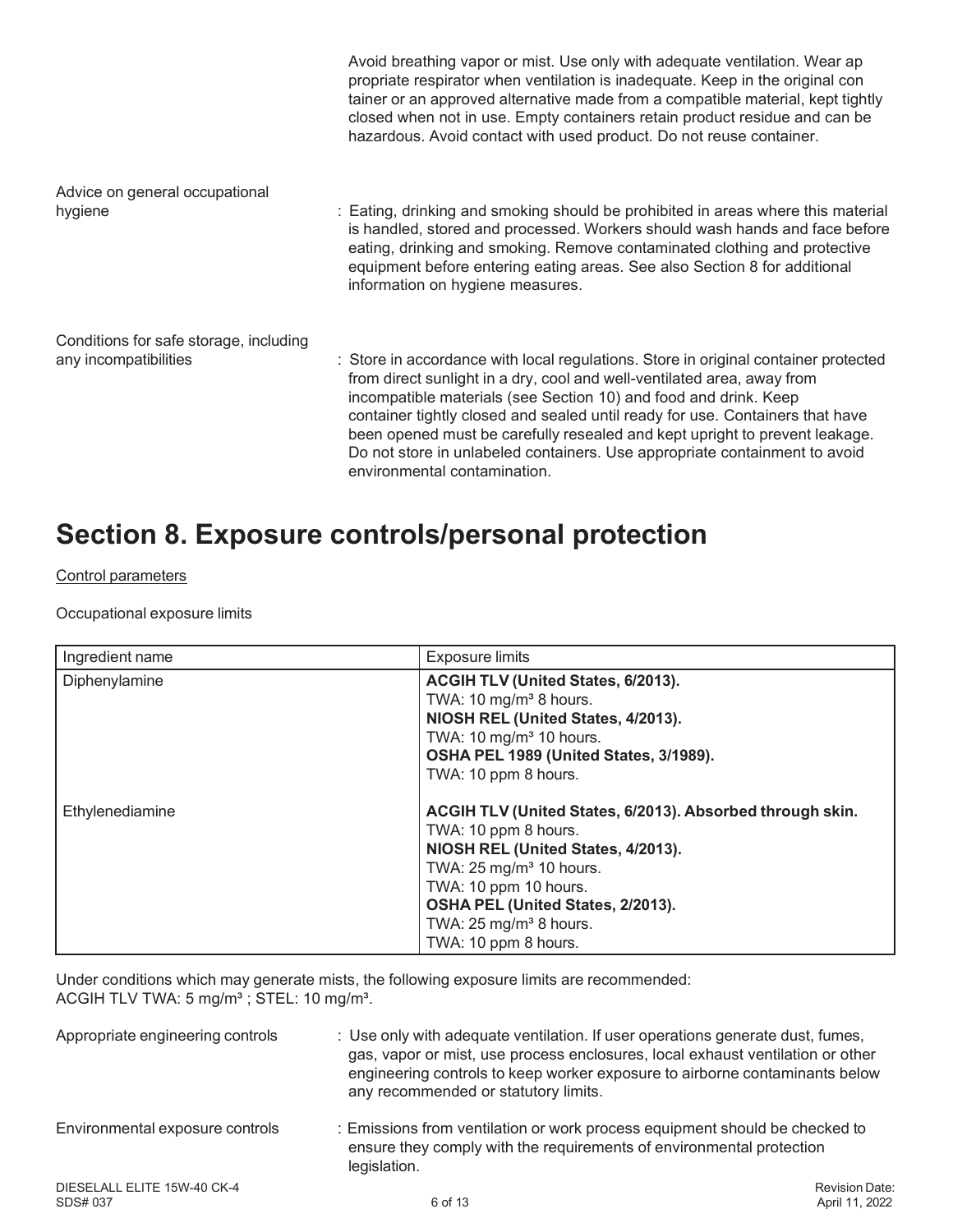#### Individual protection measures

| Hygiene measures       | : Wash hands, forearms and face thoroughly after handling chemical products,<br>before eating, smoking and using the lavatory and at the end of the working<br>period. Appropriate techniques should be used to remove potentially<br>contaminated clothing. Contaminated work clothing should not be allowed out<br>of the workplace. Wash contaminated clothing before reusing. Ensure that eye<br>wash stations and safety showers are close to the workstation location. |
|------------------------|------------------------------------------------------------------------------------------------------------------------------------------------------------------------------------------------------------------------------------------------------------------------------------------------------------------------------------------------------------------------------------------------------------------------------------------------------------------------------|
| Eye/face protection    | : Safety eyewear complying with an approved standard should be used when<br>a risk assessment indicates this is necessary to avoid exposure to liquid<br>splashes, mists, gases or dusts. If contact is possible, the following protection<br>should be worn, unless the assessment indicates a higher degree of protection:<br>safety glasses with side- shields.                                                                                                           |
| Skin protection        |                                                                                                                                                                                                                                                                                                                                                                                                                                                                              |
| Hand protection        | : Chemical-resistant, impervious gloves complying with an approved standard<br>should be worn at all times when handling chemical products if a risk<br>assessment indicates this is necessary.                                                                                                                                                                                                                                                                              |
| Body protection        | : Personal protective equipment for the body should be selected based on the<br>task being performed and the risks involved and should be approved by a<br>specialist before handling this product.                                                                                                                                                                                                                                                                          |
| Other skin protection  | : Appropriate footwear and any additional skin protection measures should be<br>selected based on the task being performed and the risks involved and should<br>be approved by a specialist before handling this product.                                                                                                                                                                                                                                                    |
| Respiratory protection | : Use a properly fitted, air-purifying or supplied air respirator complying with an<br>approved standard if a risk assessment indicates this is necessary. Respirator<br>selection must be based on known or anticipated exposure levels, the hazards<br>of the product and the safe working limits of the selected respirator.                                                                                                                                              |

### **Section 9. Physical and chemical properties**

| <b>Appearance</b>          |                                          |
|----------------------------|------------------------------------------|
| Physical state             | : Liquid. [Clear.]                       |
| Color                      | : Brown.                                 |
| Odor                       | : Mild / Hydrocarbon.                    |
| Odor threshold             | : Not available.                         |
| pH                         | : Not available.                         |
| Melting point / Pour point | : -40°C (-40°F)                          |
| Boiling point              | : Not available.                         |
| Flash point                | : Open cup: 238°C (460.4°F) [Cleveland.] |
| Evaporation rate           | : Not available.                         |
|                            |                                          |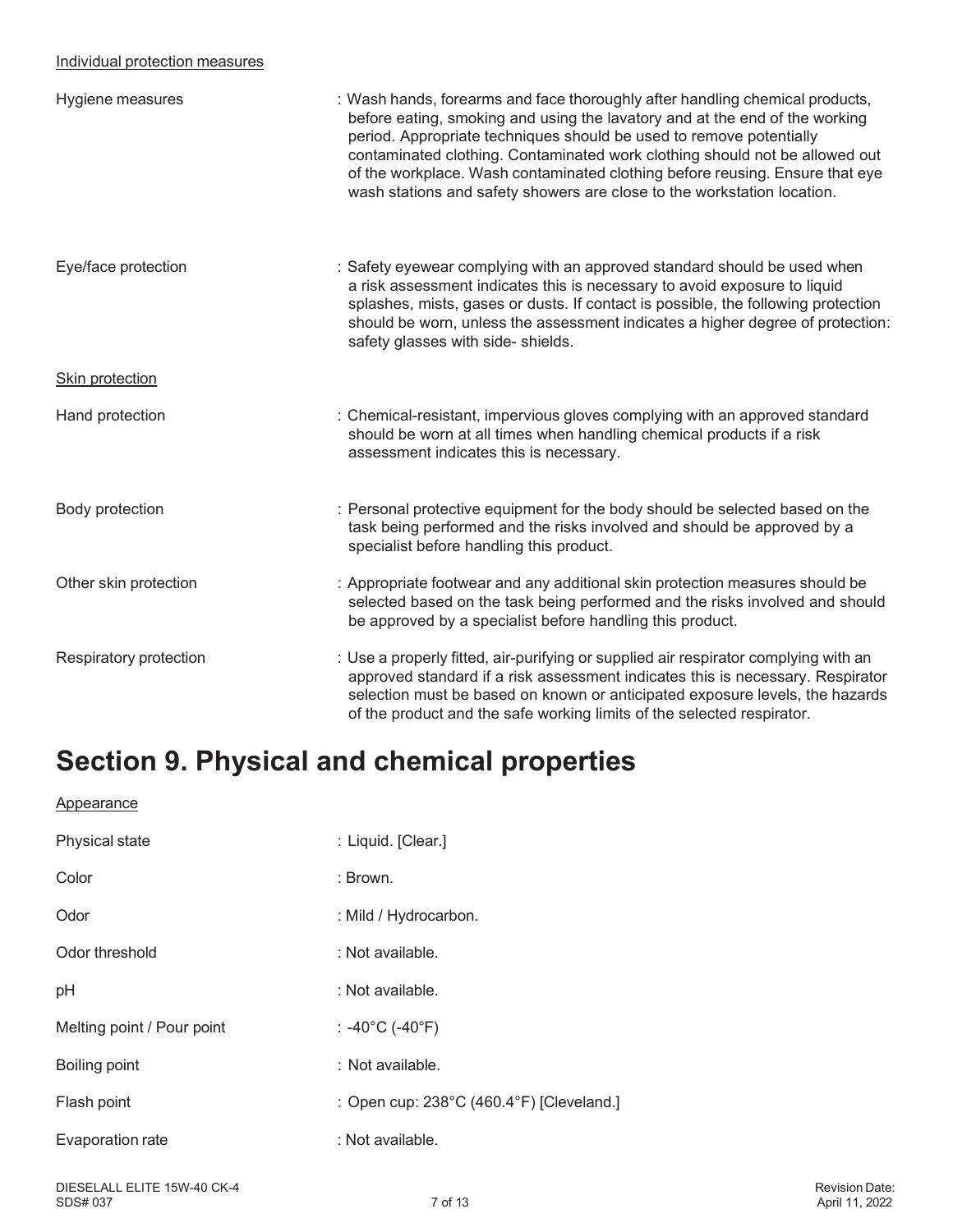| Flammability (solid, gas)                       | $:$ Not available.                                                                                                                 |
|-------------------------------------------------|------------------------------------------------------------------------------------------------------------------------------------|
| Lower and upper explosive<br>(flammable) limits | $:$ Not available.                                                                                                                 |
| Vapor pressure                                  | $:$ Not available.                                                                                                                 |
| Vapor density                                   | : Not available.                                                                                                                   |
| Relative density                                | : 0.8576                                                                                                                           |
| Solubility                                      | $:$ Not available.                                                                                                                 |
| Partition coefficient: n- octanol/water         | $\therefore$ Not available.                                                                                                        |
| Auto-ignition temperature                       | $:$ Not available.                                                                                                                 |
| Decomposition temperature                       | $:$ Not available.                                                                                                                 |
| Viscosity                                       | : Kinematic: $0.146 \text{ cm}^2/\text{s}$ (14.6 cSt) (100 $^{\circ}$ C)<br>Kinematic: 1.032 cm <sup>2</sup> /s (103.2 cSt) (40°C) |

### **Section 10. Stability and reactivity**

| Reactivity                         | : No specific test data related to reactivity available for this product or its<br>ingredients.           |
|------------------------------------|-----------------------------------------------------------------------------------------------------------|
| Chemical stability                 | : The product is stable.                                                                                  |
| Possibility of hazardous reactions | : Under normal conditions of storage and use, hazardous reactions will not occur.                         |
| Conditions to avoid                | : No specific data.                                                                                       |
| Incompatible materials             | : Reactive or incompatible with the following materials: oxidizing materials.                             |
| Hazardous decomposition products   | : Under normal conditions of storage and use, hazardous decomposition products<br>should not be produced. |

### **Section 11. Toxicological information**

#### Information on toxicological effects

#### Acute toxicity

| Product/ingredient name | Result      | <b>Species</b> | Dose        | Exposure |
|-------------------------|-------------|----------------|-------------|----------|
| Diphenylamine           | LD50 Dermal | Rabbit         | >5000 mg/kg |          |
|                         | LD50 Oral   | Rat            | 1120 mg/kg  |          |
| Ethvlenediamine         | LD50 Oral   | Rat            | 1200 mg/kg  |          |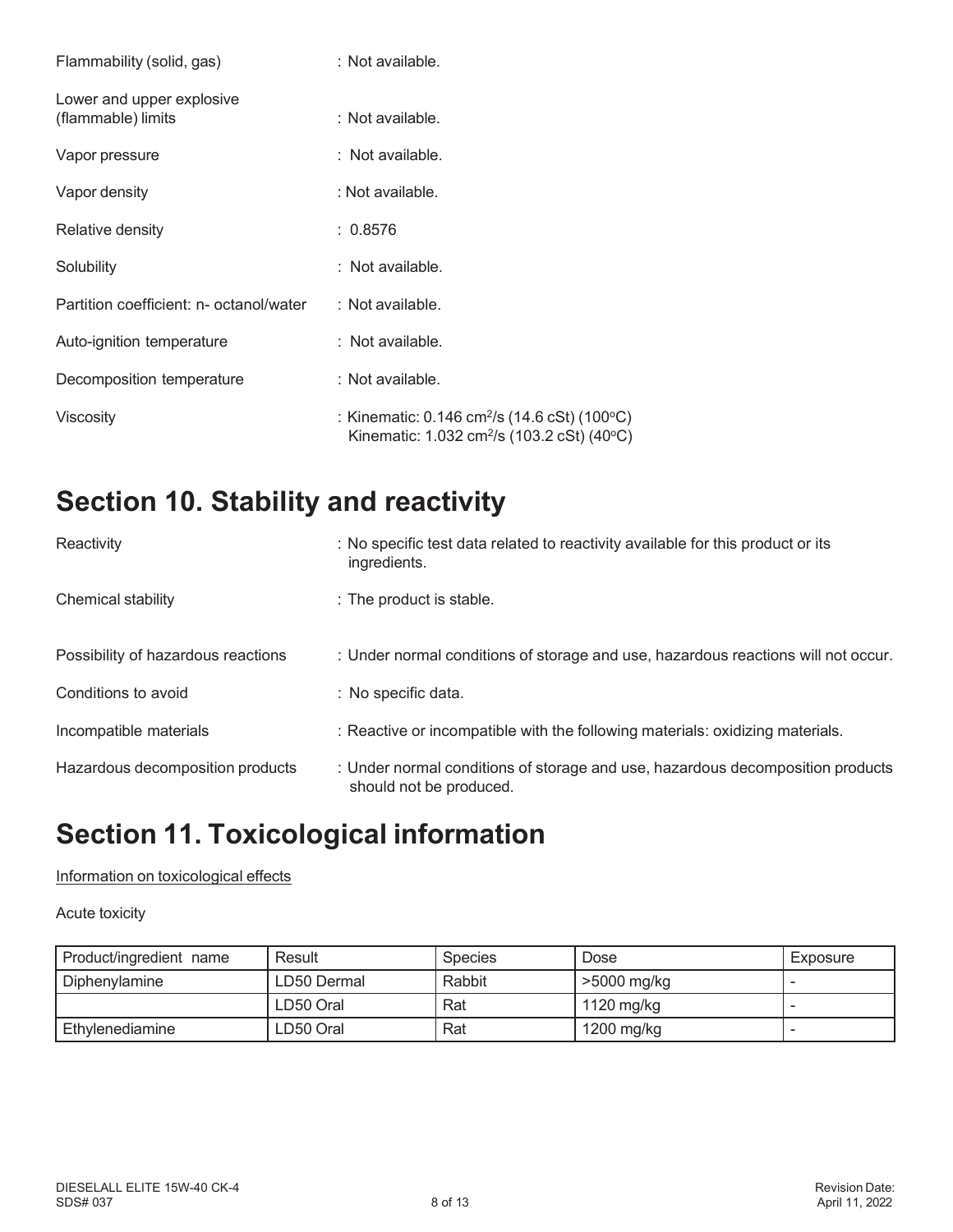| Product/ingredient name | Result                   | <b>Species</b> | Score | Exposure        | Observation |
|-------------------------|--------------------------|----------------|-------|-----------------|-------------|
| Ethylenediamine         | Eyes - Severe irritant   | Rabbit         |       | 24 hours 750 µg |             |
|                         | Eyes - Severe irritant   | Rabbit         |       | 750 µg          |             |
|                         | Skin - Moderate irritant | Rabbit         |       | 450 mg          |             |
|                         | Skin - Severe irritant   | Rabbit         |       | 24 hours 10 mg  |             |

Ŧ

**Sensitization** 

'n

There is no data available.

**Carcinogenicity** There is no data available.

#### Specific target organ toxicity (single exposure) There is no data available.

Ŧ

#### Specific target organ toxicity (repeated exposure)

| Name                                                    | Category   | Route of exposure                                                                        | Target organs             |                                  |
|---------------------------------------------------------|------------|------------------------------------------------------------------------------------------|---------------------------|----------------------------------|
| Diphenylamine                                           | Category 2 | Oral                                                                                     | kidneys, liver and spleen |                                  |
| <b>Aspiration hazard</b><br>There is no data available. |            |                                                                                          |                           |                                  |
| Information on the likely routes<br>of exposure         |            | : Dermal contact. Eye contact. Inhalation. Ingestion.                                    |                           |                                  |
| Potential acute health effects                          |            |                                                                                          |                           |                                  |
| Eye contact                                             |            | : No known significant effects or critical hazards.                                      |                           |                                  |
| Inhalation                                              |            | : May cause allergy or asthma symptoms or breathing difficulties if inhaled.             |                           |                                  |
| Skin contact                                            |            | : May cause an allergic skin reaction.                                                   |                           |                                  |
| Ingestion                                               |            | : No known significant effects or critical hazards.                                      |                           |                                  |
|                                                         |            | Symptoms related to the physical, chemical and toxicological characteristics             |                           |                                  |
| Eye contact                                             |            | : No known significant effects or critical hazards.                                      |                           |                                  |
| Inhalation                                              |            | : Adverse symptoms may include the following: wheezing and breathing difficulties        |                           |                                  |
|                                                         |            | asthma                                                                                   |                           |                                  |
| Skin contact                                            |            | : Adverse symptoms may include the following: irritation redness                         |                           |                                  |
| Ingestion                                               |            | : No known significant effects or critical hazards.                                      |                           |                                  |
|                                                         |            | Delayed and immediate effects and also chronic effects from short and long term exposure |                           |                                  |
| Short term exposure                                     |            |                                                                                          |                           |                                  |
| Potential immediate effects                             |            | : No known significant effects or critical hazards.                                      |                           |                                  |
| Potential delayed effects                               |            | : No known significant effects or critical hazards.                                      |                           |                                  |
| DIESELALL ELITE 15W-40 CK-4<br>SDS# 037                 |            | 9 of 13                                                                                  |                           | Revision Date:<br>April 11, 2022 |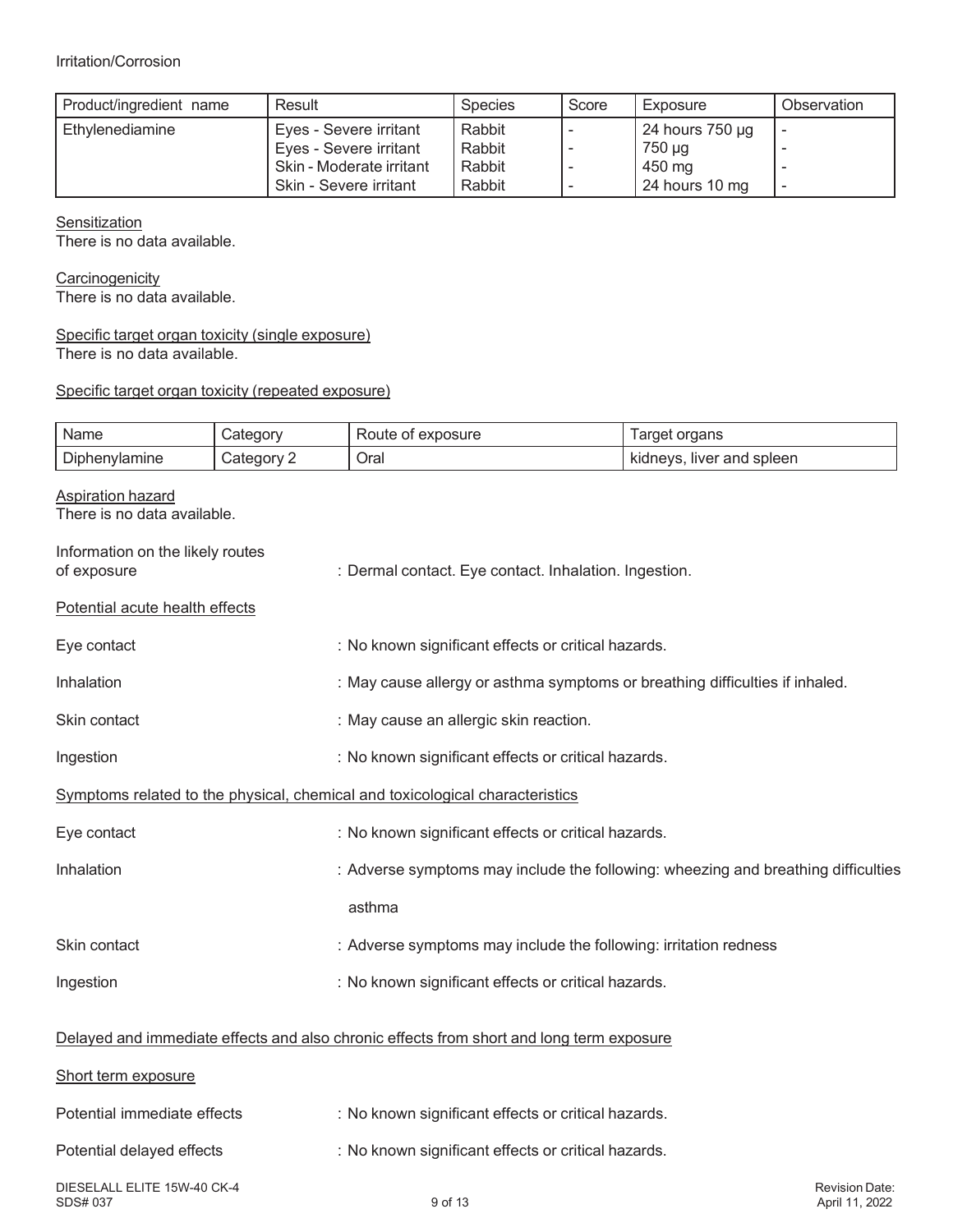#### Long term exposure

| Potential immediate effects      | : No known significant effects or critical hazards.                                                       |
|----------------------------------|-----------------------------------------------------------------------------------------------------------|
| Potential delayed effects        | : No known significant effects or critical hazards.                                                       |
| Potential chronic health effects |                                                                                                           |
| General                          | : Once sensitized, a severe allergic reaction may occur when subsequently ex<br>posed to very low levels. |
| Carcinogenicity                  | : No known significant effects or critical hazards.                                                       |
| Mutagenicity                     | : No known significant effects or critical hazards.                                                       |
| Teratogenicity                   | : No known significant effects or critical hazards.                                                       |
| Developmental effects            | : No known significant effects or critical hazards.                                                       |
| Fertility effects                | : No known significant effects or critical hazards.                                                       |
| Numerical measures of toxicity   |                                                                                                           |

Acute toxicity estimates There is no data available.

### **Section 12. Ecological information**

#### **Toxicity**

| Product/ingredient name | Result                             | <b>Species</b>                                                        | Exposure |
|-------------------------|------------------------------------|-----------------------------------------------------------------------|----------|
| Diphenylamine           | Acute EC50 2.17 mg/L Fresh water   | Algae - Pseudokirchneriella subcapitata -<br>Exponential growth phase | 72 hours |
|                         | Acute EC50 1.2 mg/L Fresh water    | Daphnia - Daphnia magna - New born                                    | 48 hours |
|                         | Acute LC50 2.2 ppm Fresh water     | Fish - Oncorhynchus mykiss                                            | 96 hours |
|                         | Chronic NOEC 0.37 mg/L Fresh water | Algae - Pseudokirchneriella subcapitata -                             | 72 hours |
|                         |                                    | Exponential growth phase                                              |          |
| Ethylenediamine         | Acute EC50 100000 µg/l Fresh water | Algae - Chlorella pyrenoidosa                                         | 96 hours |
|                         | Acute LC50 46000 µg/l Fresh water  | Daphnia - Daphnia magna                                               | 48 hours |
|                         | Acute LC50 220000 µg/l Fresh water | Fish - Pimephales promelas                                            | 96 hours |
|                         | Chronic NOEC 160 µg/l Fresh water  | Daphnia - Daphnia magna                                               | 21 days  |

Persistence and degradability

There is no data available.

Bioaccumulative potential

| Product/ingredient<br>name | ∟ogP<br>ow         | <b>BCF</b> | Potential |
|----------------------------|--------------------|------------|-----------|
| Diphenylamine              | $\sim$<br>ن.ن      | 151.36     | low       |
| Ethylenediamine            | $\sim$<br>-<br>.uz |            | low       |

#### Mobility in soil

Soil/water partition coefficient (KOC) : There is no data available.

Other adverse effects : No known significant effects or critical hazards.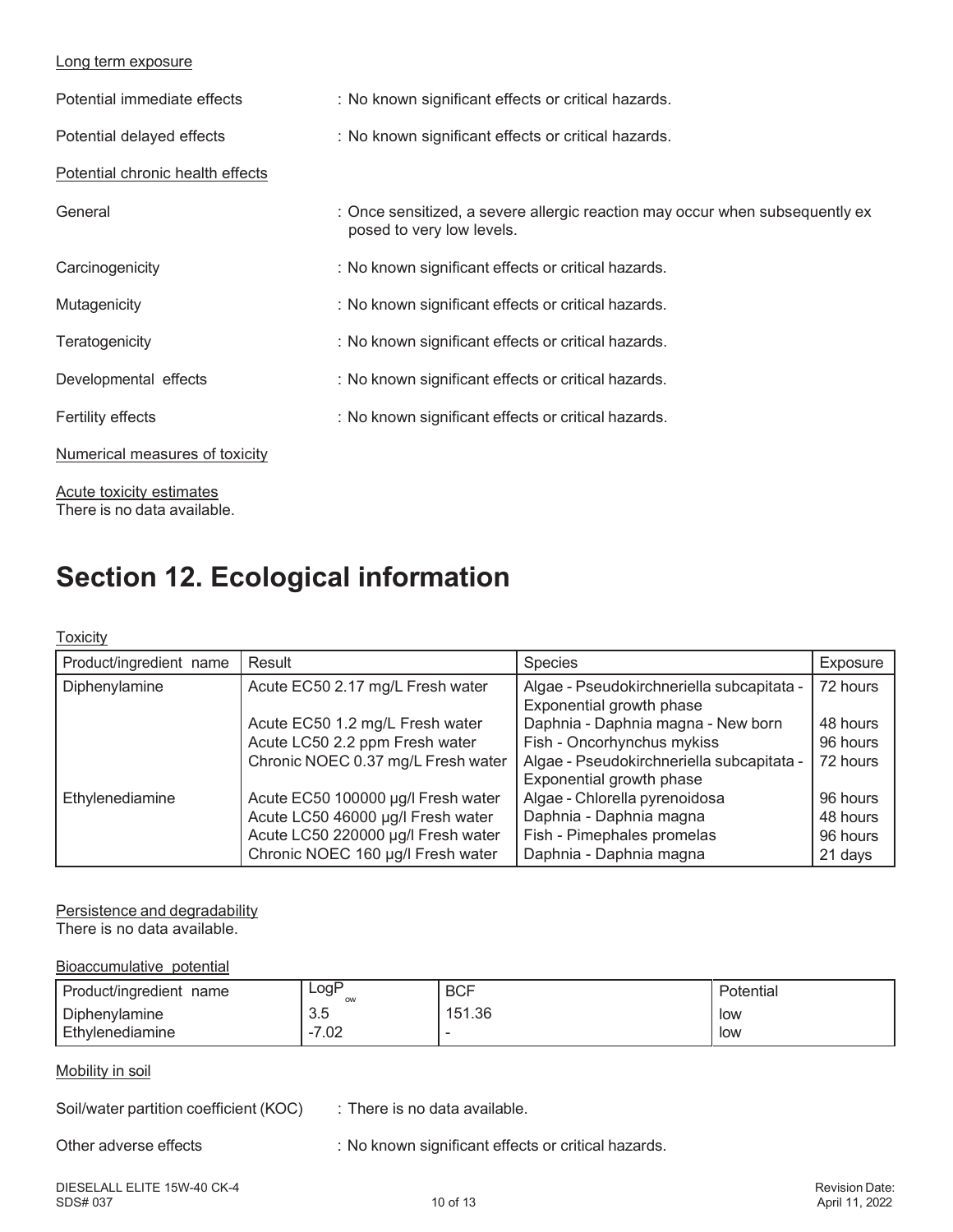### **Section 13. Disposal considerations**

Disposal methods **interpollar interpollar interpollar interpollar interpollar in The generation of waste should be avoided or minimized wherever possible.** Disposal of this product, solutions and any by-products should comply with the requirements of environmental protection and waste disposal legislation and any regional local authority requirements. Dispose of surplus and non-recyclable products via a licensed waste disposal contractor. Waste should not be disposed of untreated to the sewer unless fully compliant with the requirements of all authorities with jurisdiction. Waste packaging should be recycled. Incineration or landfill should only be considered when recycling is not feasible. This material and its container must be disposed of in a safe way. Care should be taken when handling empty containers that have not been cleaned or rinsed out. Empty containers or liners may retain some product resi dues. Avoid dispersal of spilled material and runoff and contact with soil, water ways, drains and sewers.

### **Section 14. Transport information**

|                            | <b>DOT Classification</b> | <b>IMDG</b>    | <b>IATA</b>    |
|----------------------------|---------------------------|----------------|----------------|
| UN number                  | Not regulated.            | Not regulated. | Not regulated. |
| UN proper shipping name    |                           |                |                |
| Transport hazard class(es) |                           |                |                |
| Packing group              |                           |                |                |
| Environmental hazards      | No.                       | No.            | No.            |
| Additional information     |                           |                |                |

AERG : Not applicable.

- Special precautions for user : Transport within user's premises: always transport in closed containers that are upright and secure. Ensure that persons transporting the product know what to do in the event of an accident or spillage.
- Transport in bulk according to : Not available. Annex II of MARPOL 73/78 and the IBC Code
- 

## **Section 15. Regulatory information**

| U.S. Federal regulations                                         | : United States inventory (TSCA 8b): All components are listed or exempted.<br>Clean Water Act (CWA) 307: Phosphorodithioic acid, O,O-di-C1-14-alkyl esters,<br>zinc salts<br>Clean Water Act (CWA) 311: Ethylenediamine |                                  |
|------------------------------------------------------------------|--------------------------------------------------------------------------------------------------------------------------------------------------------------------------------------------------------------------------|----------------------------------|
| Clean Air Act Section 112<br>(b) Hazardous Air Pollutants (HAPs) | : Not listed                                                                                                                                                                                                             |                                  |
| Clean Air Act Section 602<br><b>Class I Substances</b>           | : Not listed                                                                                                                                                                                                             |                                  |
| Clean Air Act Section 602<br>Class II Substances                 | : Not listed                                                                                                                                                                                                             |                                  |
| <b>DEA List I Chemicals</b><br>(Precursor Chemicals)             | $:$ Not listed                                                                                                                                                                                                           |                                  |
| DIESELALL ELITE 15W-40 CK-4<br>SDS# 037                          | 11 of 13                                                                                                                                                                                                                 | Revision Date:<br>April 11, 2022 |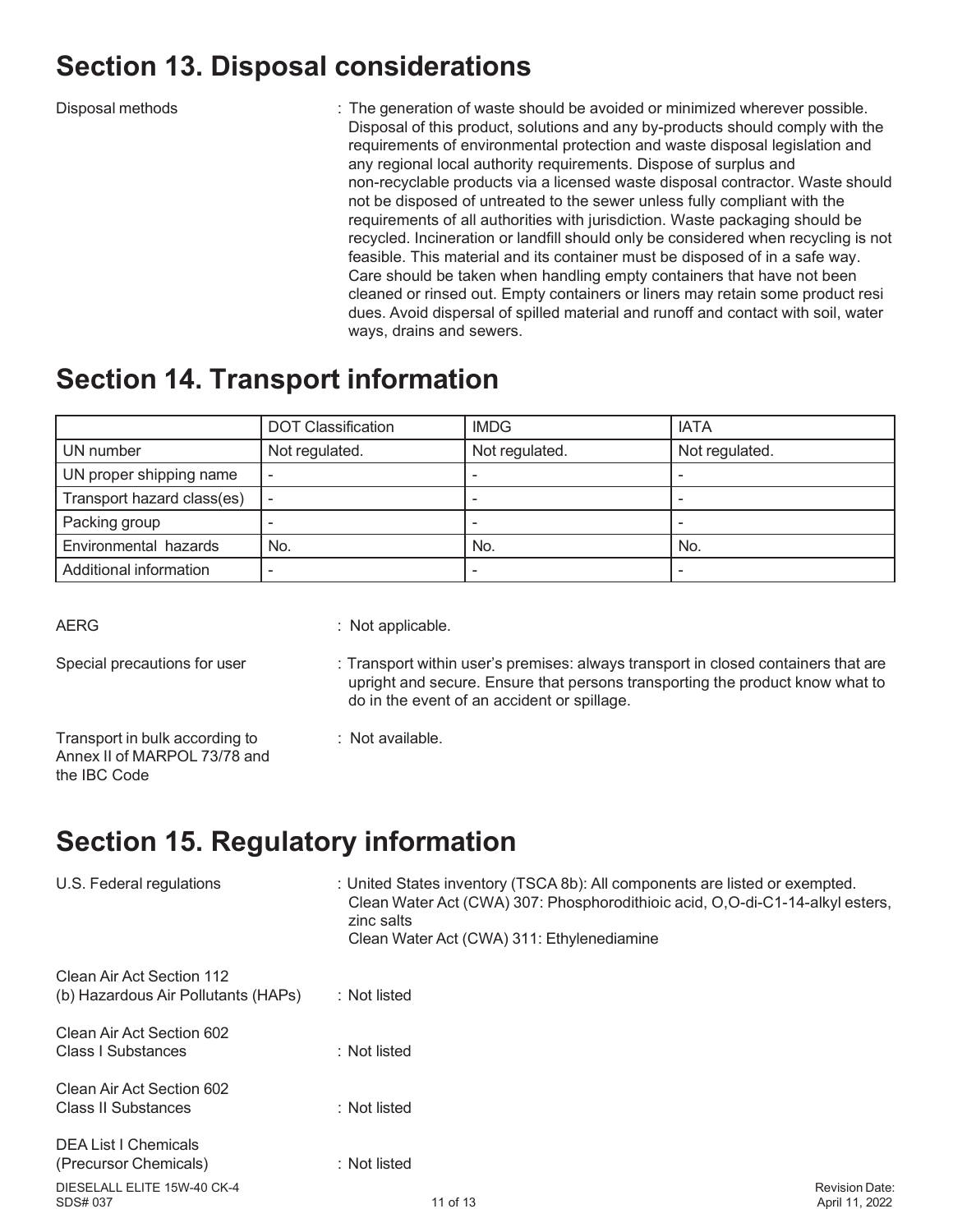#### SARA 302/304

#### Composition/information on ingredients

| Name            | $\%$ | EHS  | <b>SARA 302</b><br><b>TPQ</b> |           |                  | SARA 304 RQ |
|-----------------|------|------|-------------------------------|-----------|------------------|-------------|
|                 |      |      | (lbs)                         | (gallons) | $(\mathsf{lbs})$ | (gallons)   |
| Ethylenediamine | -    | Yes. | 10000                         | 1337.1    | 5000             | 668.5       |

SARA 304 RQ : 2631578.9 lbs / 1194736.8 kg [368022.5 gal / 1393116.7 L]

SARA 311/312

Classification : Immediate (acute) health hazard Delayed (chronic) health hazard

Composition/information on ingredients

| Name            | %   | Fire hazard | Sudden release<br>of pressure | Reactive | Immediate (acute)<br>health hazard | Delayed (chronic)<br>health hazard |
|-----------------|-----|-------------|-------------------------------|----------|------------------------------------|------------------------------------|
| Diphenylamine   | 0.1 | No.         | No.                           | No.      | Yes.                               | Yes.                               |
| Ethylenediamine | 0.1 | Yes.        | No.                           | No.      | Yes.                               | No.                                |

#### **State regulations**

| Massachusetts          | : None of the components are listed.                                                                                                                                        |
|------------------------|-----------------------------------------------------------------------------------------------------------------------------------------------------------------------------|
| New York<br>New Jersey | : None of the components are listed.<br>: The following components are listed: Distillates, hydrotreated heavy paraffinic;<br>Distillates, solvent-dewaxed heavy paraffinic |
| Pennsylvania           | : None of the components are listed.                                                                                                                                        |

#### California Prop. 65

WARNING: This product contains less than 0.1% of a chemical known to the State of California to cause cancer.

| name<br>Indred<br>redient<br> | شancer | ⊀eproductive | $\cdot$ $\cdot$<br>rısk<br>level<br>significant<br><b>NO</b> | i acceptable dosage level<br>Maximum |
|-------------------------------|--------|--------------|--------------------------------------------------------------|--------------------------------------|
| <br>oils<br>arai              | Yes.   | No.          | No.                                                          | No.                                  |

#### International regulations

#### Chemical Weapon Convention List Schedules I, II & III Chemicals

| 1000000<br>name<br>ше | name<br>IC. | <b>Status</b> |
|-----------------------|-------------|---------------|
| Not listed.           |             |               |

#### Montreal Protocol (Annexes A, B, C, E)

| naredien<br>name    | nome<br>∟lS†<br>i idi i ie | วเสเนะ |
|---------------------|----------------------------|--------|
| $\sqrt{2}$<br>- NC′ |                            |        |

#### Stockholm Convention on Persistent Organic Pollutants

| name        | name | Status |
|-------------|------|--------|
| Indredient  | ∟lSf |        |
| Not listed. |      |        |